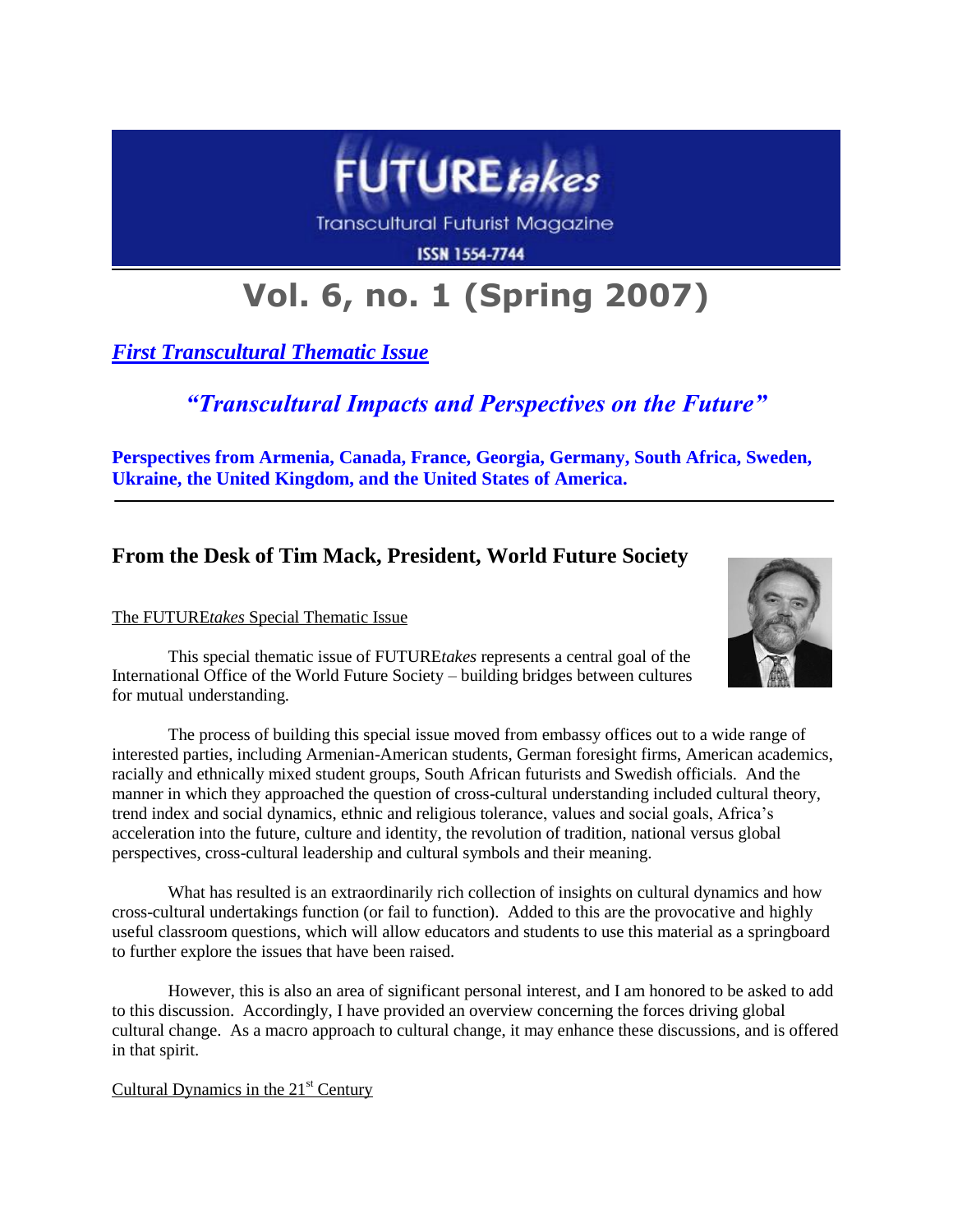Pre-industrial societies shared common characteristics that can be considered traditional cultural values: the importance of religion and God; absolute standards of good and evil; importance of family life; deference to authority. In contrast to these traditional values are secular-rational values, sometimes called modern or postmodern cultural values. Secular means nonreligious, while rational refers to the rationalization of society, including the use of reason, logic, science, and means-end calculations rather than religion or long-established customs to govern social, political, and economic life. These values include generally lower levels of religious belief, relative standards of good and evil, acceptance of diversity, relative gender equality, and less deference to authority.

Another way to think about cultural values is the division of societies into opposing groups that have differences that cannot be reconciled. One camp assumes the source of values and moral judgment exists outside the self in God (i.e., religion, regardless of the title of the deity) or in the authority of society, while the other locates the source of values and moral judgment in the self— i.e. absolutism and relativism. And as the growth of the influence of technology, including digital technology, on modern cultural patterns continues to increase, other secular values have gained in importance. It is unlikely that the impact of technology could be neutralized, but a better understanding of the direction of cultural changes may assist in shaping the nature of that impact.

Efficiency, for one, has become a very important value in modern culture. The desire for efficiency reflects open-ended aspirations toward the consumption of both things and experiences. However, if efficiency is now a pervasive value in modern culture, it may well be challenged for supremacy during the next decade by a counterforce, best defined as "tranquility." The desire for calm, peace, quiet, serenity and simplicity will become more important in the future for a variety of reasons. First and foremost, the population of modern nations is aging and there seems to be a greater desire for these qualities in later life. As desire for tranquility grows, more traditional notions of leisure and living leisurely may reassert themselves. Graceful living may soon be desired more than the ownership of expensive possessions, especially for those whose material needs are largely met.

Even as global economies and communication systems have become increasingly internationalized and interdependent, a growing counter-trend has been Balkanization within cultures. The notion of commonweal fades where people start to define themselves based on ethnicity, entitlement status, addiction, religion, gender, occupation, age, political affiliation, leisure interests, victimization, lifestyle, or numerous other statuses. Digital communications technologies have increased our awareness of multiple and conflicting belief systems. There is a growing suspicion that many belief systems are social constructions, so the basis for deciding what is true cannot be attributed to any single method, belief system, or variable.

The aftermath of the 9/11/2001 attacks in the United States, subway bombings in London, terrorist attacks in Egypt, Spain, and elsewhere have all sped up the use of surveillance technology in everyday life. Random searches are more common and law enforcement agencies and private security forces use a variety of monitoring devices to observe public streets, apartment lobbies, and parking lots to reduce crime. Sense of place is, like privacy, being affected by technology. The ability of people to travel from their homes has increased dramatically. Higher levels of technology have transformed travel, communication, and the conduct of business, producing what President of the European Bank of Reconstruction, Jacques Attali, called a 'nomadic elite,' a class of people who conduct their business from anywhere in the world and owe no allegiance to any country or territory. Towns, particularly suburban areas, begin to look more and more alike in every modern nation.

#### Modern Patterns of Change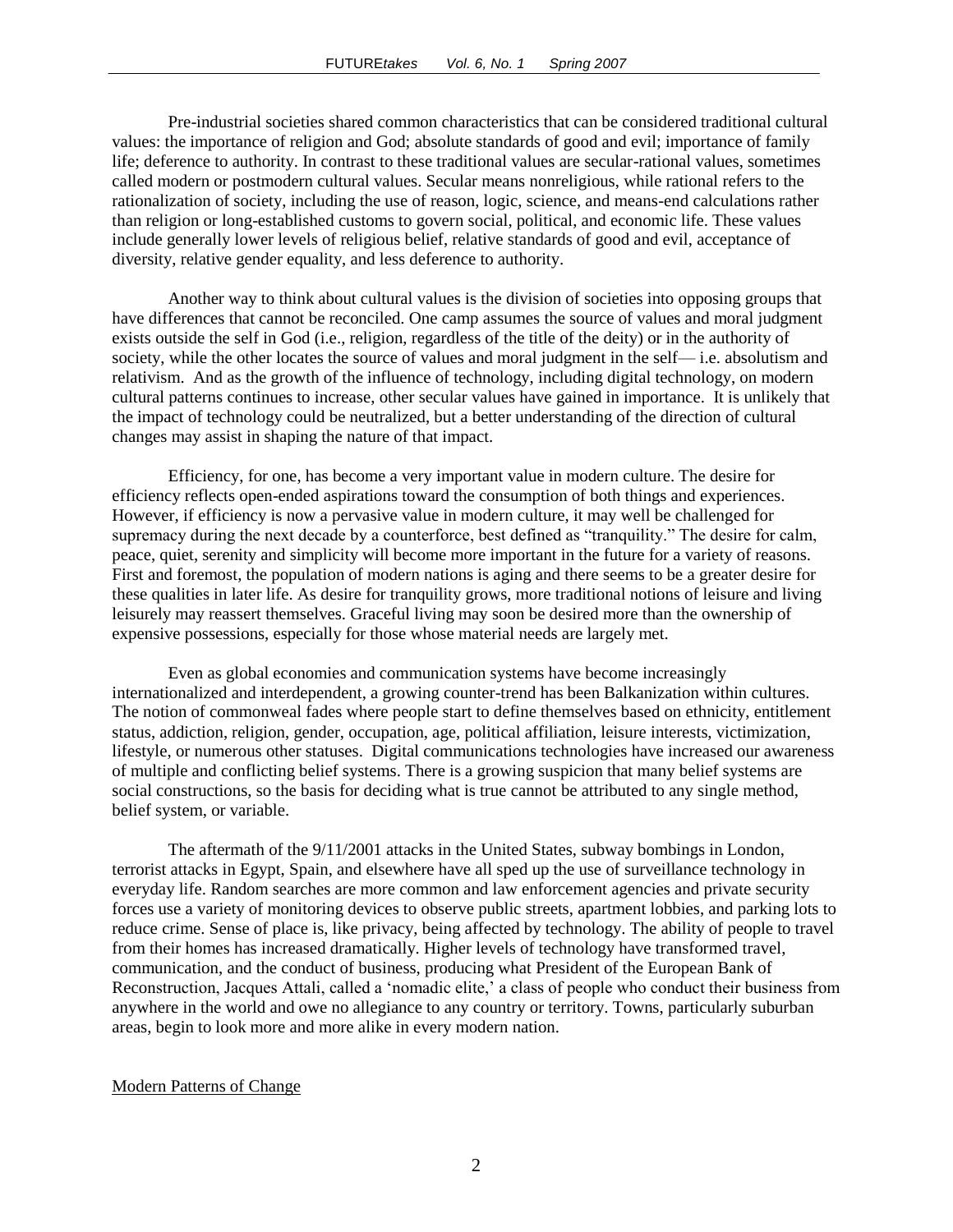Constant change is our new global status quo. As we enter the  $21<sup>st</sup>$  Century, new work patterns, the emergence of capitalism in unexpected places, the evolving urban environment etc. are changing many cultural patterns. Change in culture and changes in how people work and play have often been driven by advances in technology. Migration from countryside to city transformed many peasants into working class. Previously partners in agricultural work, many urban women were subsequently constricted to more limited work roles or homemaking and childrearing as primary tasks. Last century's industrial revolution put work at the center of social arrangements; free time became what was left over. Many of the same forces that are driving changes in the way business and government organizations function are also reshaping culture.

In the marketplace, individuals now have many more options as to what products and services they will or will not use and how they will live their lives, and the rate at which these options grow is accelerating. Many elderly citizens value convenience and want appropriate facilities. Modern cultural movements have been launched to minimize the urban sprawl and car culture that characterize urban culture.

#### Cultural Acceleration, Technology and Stress

There seems little doubt that time has become a more scarce resource in modern society. Historians argue that a speed-up of life has occurred since the middle of the eighteenth century. Social acceleration is not a steady process, but evolves in waves (most often brought about by new technologies or forms of socioeconomic organization) with each new wave meeting considerable resistance as well as partial reversals. Rosa has identified the types of acceleration that take place in a society as:

1. Technological acceleration—speeding up of intentional, goals-directed processes of transport, communication and production.

2. Acceleration of social change—acceleration of society itself. The underlying idea is that rates of change themselves are changing. Thus, attitudes and values as well as fashions and lifestyles, classes, or milieus, social languages as well as the forms of practice and habits are said to change at ever increasing rates.

3. Acceleration of the pace of life—the compression of actions and experiences in everyday life. Measuring the acceleration of the pace of life, Rosa contends, can be done subjectively by measuring individual experiences of time or objectively. This leads to measurable contractions of the time spent on definable episodes or units of action such as sleeping, eating, going for a walk. Acceleration implies doing more things in less time.

Modern society is starving for lack of time. 'Rushing', of course, is a complex term and there are many situations in which rushing would be functional. If your house is on fire, you should rush out of the building; if a mugger is chasing you, run away; if the wind blows your hat across the field, rush after it. As a way of life, however, rushing doesn't sound very inviting.

The term 'time deepening' assumes that, under pressure of expanded interest and compulsion, people are capable of higher rates of 'doing.' Rather than thinking of behavior in 'either-or' terms, people develop the capacity to do both activity A and activity B. Time deepening occurs in four ways. People may attempt to speed up a given activity. Individuals may substitute a leisure activity that can be done more quickly for one which takes longer. A person may do more than one activity at once. Someone may undertake a string of activities with little tolerance in the schedule.

Time deepening, while it may have some advantages in terms of accomplishment, can produce significant stress. The ability to relax and relieve such stress is positively associated with reducing a variety of health risks, from high blood pressure to headaches and backaches to diabetes to depression to heart attack. Certainly there is a connection to what most call the 'quality of life.' As a cultural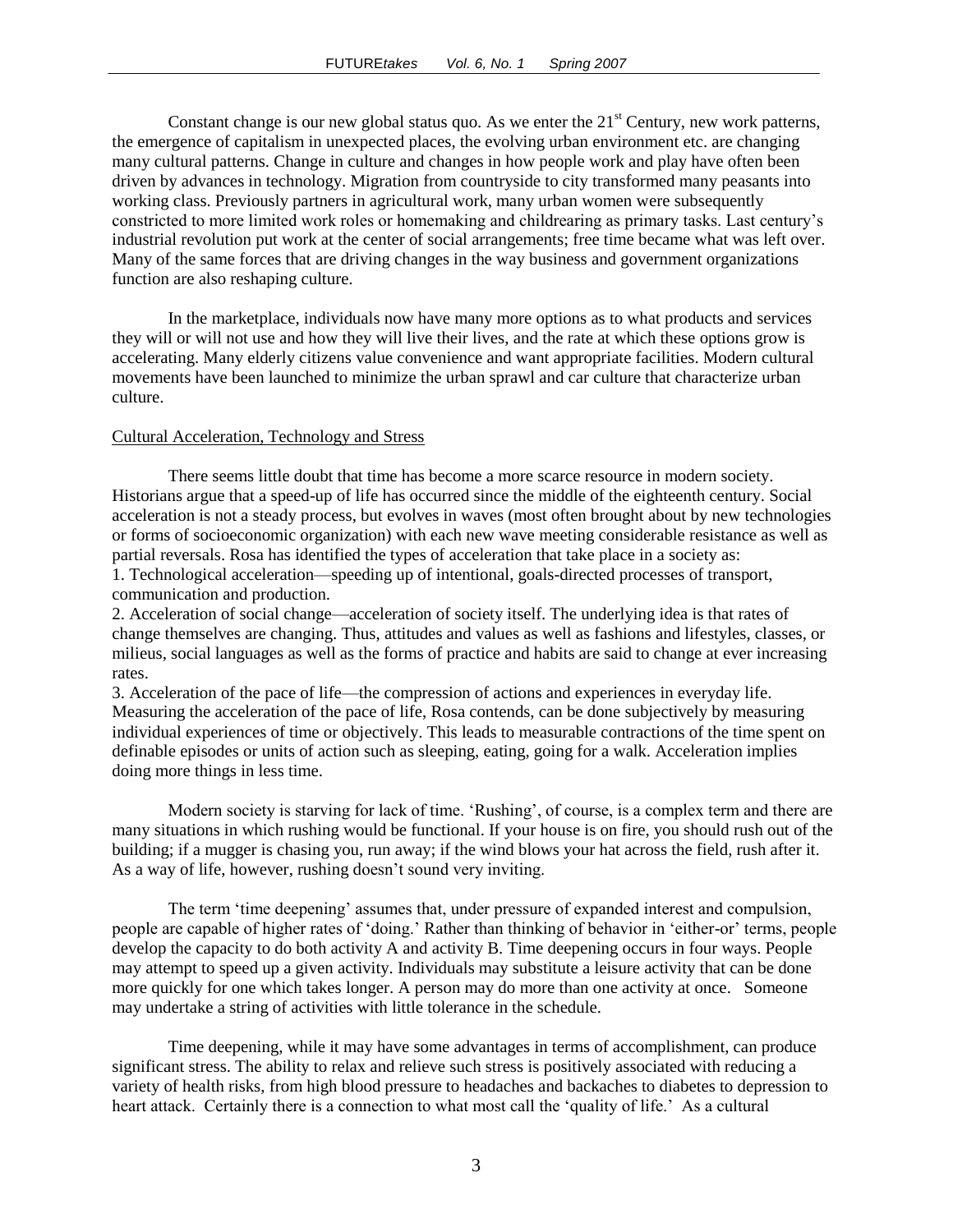counterforce, the growth of interest in health, spirituality and creative "right-brain" skills across the globe appears to balance the ‗time deepening' phenomenon. As well, the increase in globalization-driven government and business transparency appears to portend cultural changes in each country it touches. International trade and investment dynamics are reshaping and transforming many countries' culture, economy, lifestyle choices – and these transformations are shaped in part through the growth of digital technology and transportation efficiency and connectivity.

#### Technology and Culture

A central issue is how technology, digital and otherwise, does in fact shape the cultural direction of a country. Such a discussion requires both an understanding of how technology of various types influences culture (as well as economies, markets and political structures) and an understanding of what cultural goals are desirable for the health and future vitality of a nation.

In the transportation arena, China has made policy decisions which favor an 'automobile and highway' system of transportation, rather than the 'bicycle to train' system which has been used in India with some success. This decision may mean that the number of automobiles in the world overall will increase dramatically. If the Chinese model their travel patterns after the United States, China could be the world's largest auto market within the next 15 years, and perhaps the world's most polluted country. While not as pervasive as the impact of digital technologies, choices concerning energy, transportation and other lifestyle-related areas work interactively with communications and ubiquitous connectivity to shape the cultural character of a country.

#### The Forces of Aging and Immigration

And technology is not the only driver of change….just as powerful is the impact of demographics. Japan is in a transition in which the percentage of its population age 65 and over has grown from 7.1 percent in 1970 to a projected 33.2 percent in 2040. Comparable percentages for Germany are a growth from13.8 percent to 30.9 percent. Declining birth rates, in combination with rapid aging, will mean a transformed labor force.

On a macroeconomic level, labor is becoming relatively scarce in the more rapidly aging countries, while capital becomes relatively more abundant. This precipitates changes in the relative price of labor, will lead to higher capital intensity, and might generate large international flows of labor, capital and goods. Thus, an older "resident" population and a much younger and usually less educated "immigrant" population may exist in many countries, even developing nations. Puerto Rico will have more Dominicans, Australia more Indonesians, Sweden more Turks, and Canada more Chinese. Even Iceland, whose policies consciously seek to minimize immigration, is experiencing more immigrants from Thailand and elsewhere. Accordingly, the 'culture' of these countries will be strongly affected by this influx of new influences.

Divergent demographic trends, the globalization of labor markets, and political instability and conflict will fuel a dramatic increase in the global movement of people through 2015. Legal and illegal migrants now account for more than 15 percent of the population in more than 50 countries. These numbers will grow substantially and will increase social and political tension and perhaps alter national identities, even as they contribute to demographic and economic dynamism. The top fifth of the world's people now have 86 percent of the gross domestic product and the bottom fifth about one percent. In part as a result of these transformative immigration patterns, the line between crime and war is disappearing and, as that happens, low-intensity conflicts of attrition will largely replace wars fought along traditional lines.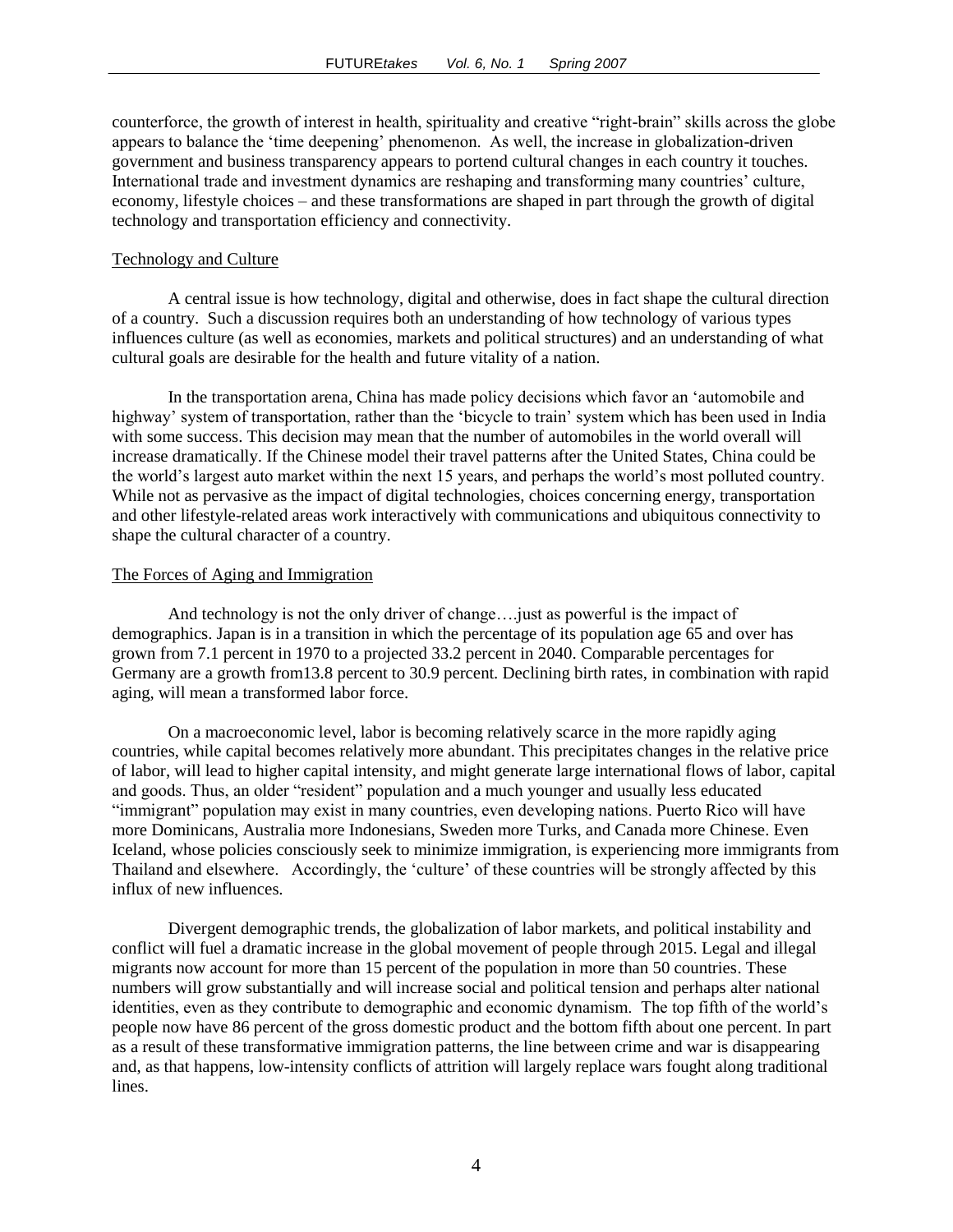While it is often assumed by English speakers that English has become the international unifying language, the percentage of the world's people who speak English is declining, constituting about 7.6 percent of the world's population. Indeed, all Western languages in combination are spoken by only about one out of five people in the world. By 2025, 50 percent of the Christian populations will be in Africa and Latin America, and another 17 percent in Asia. This trend has already occurred in Catholicism, where Euro-Americans are the minority in global terms, another significant shift in cultural profile.

#### Impact of Travel and Tourism on Culture

While tourism has massive impacts on the local economy, environment and culture in which it takes place, these impacts are just beginning to be understood. Even theories of tourism reflect this uncertainty, viewing tourism in a variety of lights: as a form of play, or imperialism, as relations among strangers, as a search for the authentic, as a form of economic development, as a means of promoting understanding and world peace, and as a postmodern phenomenon that diminishes both ideology and sense of place.

Most tourism in the world continues to be mass tourism—that which is done using travel agents, tourist hotels, standardized "packages of travel, lodging and sometimes transportation." In such experiences, travelers never get too far outside their "cultural bubble." Ecotourism, however, which, while hard-to-define, includes rural tourism, heritage/cultural tourism, nature-based tourism, and adventure/experience-based tourism, and even 'poverty tourism' has been experiencing growth in excess of mass tourism. The International Ecotourism Society defines ecotourism as "responsible travel to natural areas that conserves the environment and improves the well-being of local people."

The biggest group of tourists, and still growing, is older people. The World Tourism Organization has projected that tourism will continue to grow dramatically with East Asia, Southeast Asia and the Middle East experiencing faster growth rates than other, more established tourism regions of the world, while Europe will decline comparatively.

#### Conclusion

As the globalization process – enabled by advances in digital technology – goes forward, the complexity and unfamiliarity of the world around us might prove overwhelming to some groups and individuals. In response, understanding of the dynamics of cultural change, the options, and the values that should be preserved will be critical in guiding change and making wise choices for the future. New technology is very often driven by innovation and imagination. Awakening the imagination can be a time-consuming process, and while the business world continues to mover faster and faster, innovative ideas are often found by slowing down, stepping away, and allowing time to reflect. It is also clear that the open market system alone cannot provide enough shape and form to a set of optimal futures for any country. There is considerable survey evidence that the global public is beginning to recognize the downside of open-ended consumption.

As the digital and technological cross-fertilization of cultures continues, values will continue to play a central role in the satisfaction of those affected by these changes. There is a strong case to be made that it is consummation rather than consumption that people increasingly seek, i.e. taking pleasure to an achievable degree of intensity, and not just having more things, money or free time. Of course, there are always counter trends in cultural dynamics. It is very likely than both developing and developed cultures will continue to reject the message of 'enough' as long as there is economic inequality and people struggling to come out of poverty who have not tasted satiety.